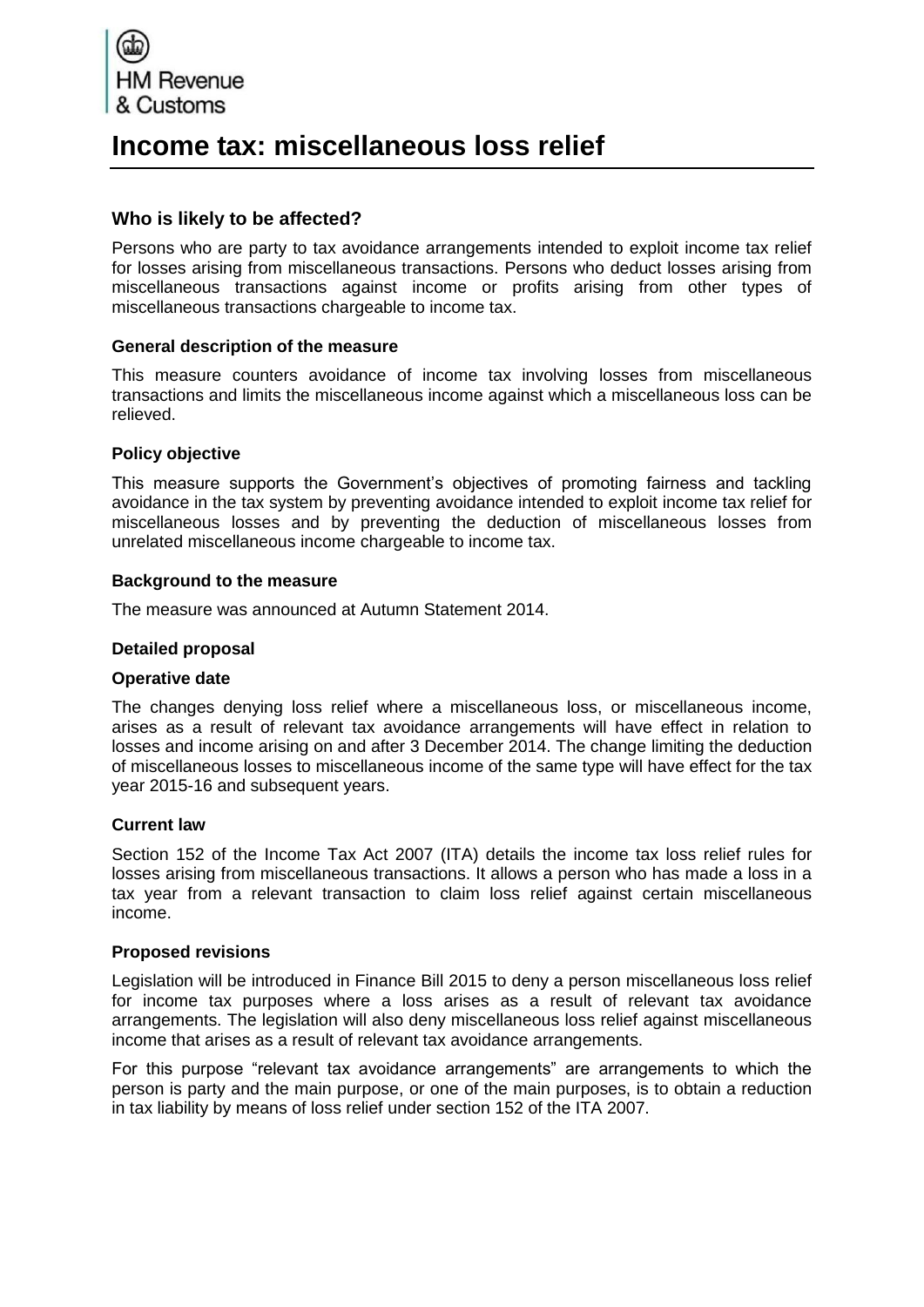Legislation will also be introduced in Finance Bill 2015 to limit the miscellaneous income against which a miscellaneous loss can be deducted to miscellaneous income which is chargeable to income tax under, or by virtue of, the same provision as the loss would have been chargeable had it been profits or other income instead of a loss.

# **Summary of impacts**

| <b>Exchequer</b>                                                            | 2014-15                                                                                                                                                                                                                                                                                                                        | 2015-16 | 2016-17 | 2017-18 | 2018-19 | 2019-20 |
|-----------------------------------------------------------------------------|--------------------------------------------------------------------------------------------------------------------------------------------------------------------------------------------------------------------------------------------------------------------------------------------------------------------------------|---------|---------|---------|---------|---------|
| impact (£m)                                                                 |                                                                                                                                                                                                                                                                                                                                | $+5$    | $+5$    | $+5$    | $+5$    | $+5$    |
|                                                                             | These figures are set out in Table 2.1 of Autumn Statement 2014 and<br>have been certified by the Office for Budget Responsibility. More details<br>can be found in the policy costings document published alongside Autumn<br>Statement 2014.<br>This measure supports the Exchequer in its commitment to protect<br>revenue. |         |         |         |         |         |
| <b>Economic</b><br>impact                                                   | The measure is not expected to have any significant economic impacts.                                                                                                                                                                                                                                                          |         |         |         |         |         |
| Impact on<br>individuals,<br>households                                     | This measure will mainly impact those individuals and householders who<br>are liable at higher/additional rate and/or those with more<br>sophisticated/complex tax affairs.                                                                                                                                                    |         |         |         |         |         |
| and families                                                                | This measure is not expected to have an impact on family formation,<br>stability or breakdown.                                                                                                                                                                                                                                 |         |         |         |         |         |
| <b>Equalities</b><br>impacts                                                | The changes are not expected to have any equalities impact.                                                                                                                                                                                                                                                                    |         |         |         |         |         |
| Impact on<br><b>business</b><br>including civil<br>society<br>organisations | The measure is expected to have a negligible impact on compliant<br>businesses and civil society organisations.                                                                                                                                                                                                                |         |         |         |         |         |
| <b>Operational</b><br>impact (£m)<br>(HMRC or<br>other)                     | It is not anticipated that implementing this change will incur any additional<br>costs or savings for HM Revenue & Customs.                                                                                                                                                                                                    |         |         |         |         |         |
| <b>Other impacts</b>                                                        | Small and micro business assessment: the measure is expected to have a<br>negligible impact on compliant small and micro businesses.<br>Other impacts have been considered and none have been identified.                                                                                                                      |         |         |         |         |         |
|                                                                             |                                                                                                                                                                                                                                                                                                                                |         |         |         |         |         |

# **Monitoring and evaluation**

The measure will be monitored through monitoring of disclosures of new avoidance schemes to circumvent the measure, and through regular communication with affected taxpayers and practitioners.